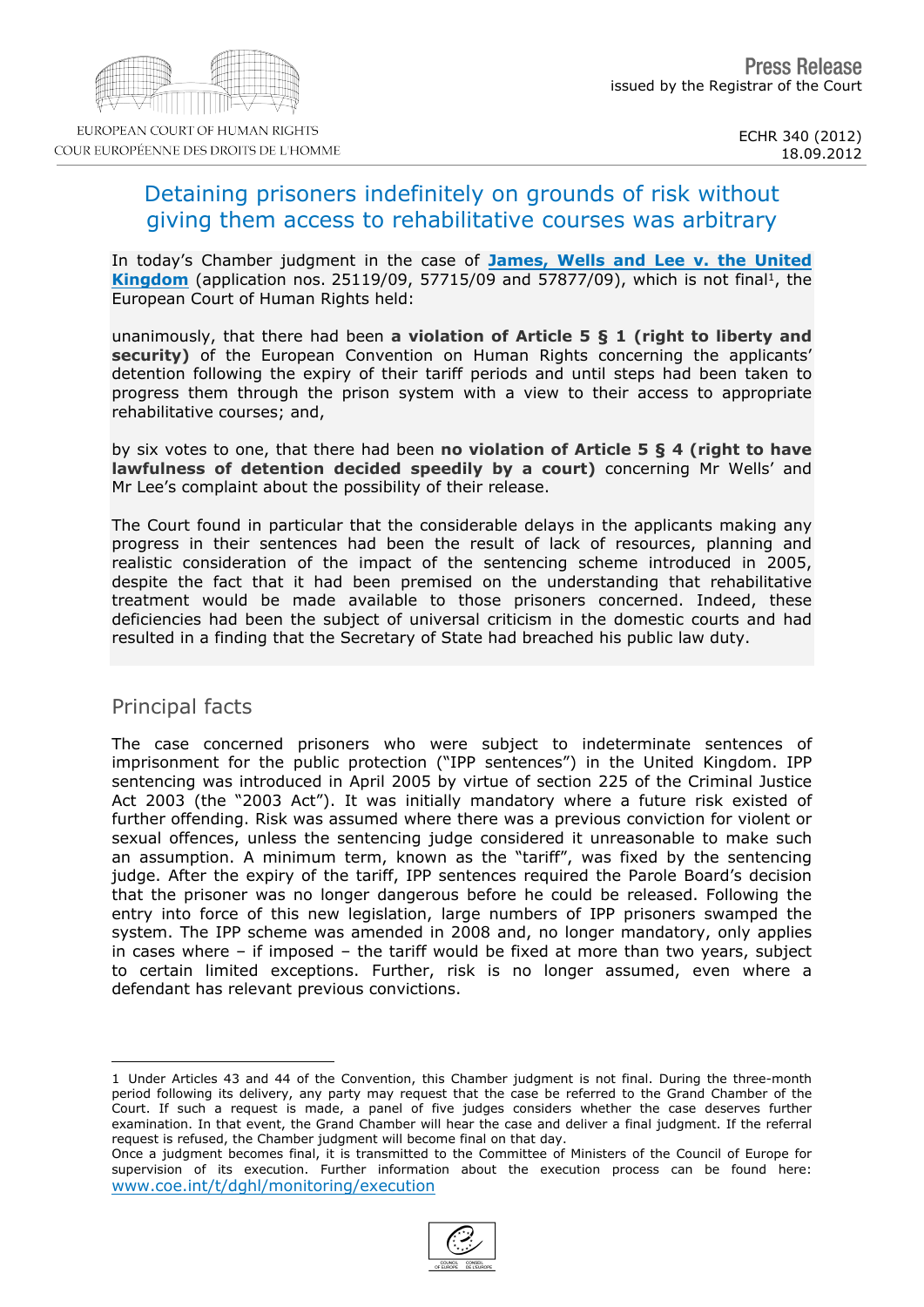The applicants, Brett James, Nicholas Wells and Jeffrey Lee, are British nationals who were born in 1985, 1983 and 1965 respectively. Mr James lives in Wakefield (England), Mr Wells is currently in detention and Mr Lee lives in Fleetwood (England). Following their convictions for violent offences and in the light of their offending histories, all three men were given automatic IPP sentences in 2005 with tariffs of, respectively, two years, 12 months and nine months.

They were recommended to take part in a number of rehabilitative courses, such as ETS (Enhanced Thinking Skills), ASRO (Addressing Substance Related Offending), CALM (Controlling Anger and Learning to Manage it), Victim Awareness and Healthy Relationships Programme. However, by the time their respective tariffs expired, all three applicants remained in their local prisons, without access to the relevant courses, awaiting transfer to first stage lifer prisons to begin progressing through the prison system. They were only transferred five months (Mr James), 21 months (Mr Wells) and 25 months (Mr Lee) after the expiry of their tariffs.

Meanwhile, all three men brought judicial review proceedings before the national courts, which were eventually joined on appeal before the House of Lords. They complained in particular that their post-tariff detention and lack of access to courses was unlawful and in breach of Article 5 §§ 1 and 4 of the European Convention.

Throughout the domestic proceedings the Secretary of State was criticised for the systemic failure to put in place the resources necessary to enable the provisions of the 2003 Act to function as intended and he was found to have breached his public law duty. In particular, before the House of Lords, Lord Judge referred to "seriously defective structures" and the fact that the new sentencing provisions were "comprehensively unresourced" with the result that numerous prisoners continued to be detained after the expiry of the punitive element of their sentences "without the question either of their rehabilitation or the availability of up to date, detailed information about their progress". He indicated that as tariff periods expired, nothing had been done to enable an informed assessment by the Parole Board of the question whether the protection of the public required the prisoner's continued detention.

Nonetheless, on 6 May 2009 the House of Lords unanimously dismissed the applicants' appeals, finding no breach of either Article 5 § 1 or 4 of the Convention. It held that, despite the above concerns, the applicants' detention could not be said to be arbitrary or unlawful as notwithstanding the failure to provide access to courses the causal connection between the ground for the detention and the detention itself had not been broken. It also found that the procedure before the Parole Board satisfied the requirement for a speedy review of the legality of their detention.

# Complaints, procedure and composition of the Court

Relying on Article 5  $\S$  1 and 4 (right to liberty and security), the three applicants complained about the failure to ensure their access to courses to address their offending behaviour while in prison and the impact of this failure on their ability to show that they were rehabilitated and able safely to be released. Mr Wells and Mr Lee further argued under Article 5 § 4 that neither the Parole Board nor the domestic courts had been able to order their release due to the provisions of the primary legislation and the absence of any such power in the 2003 Act.

The applications were lodged with the European Court of Human Rights on 7 May 2009, 27 October 2009 and 27 October 2009, respectively.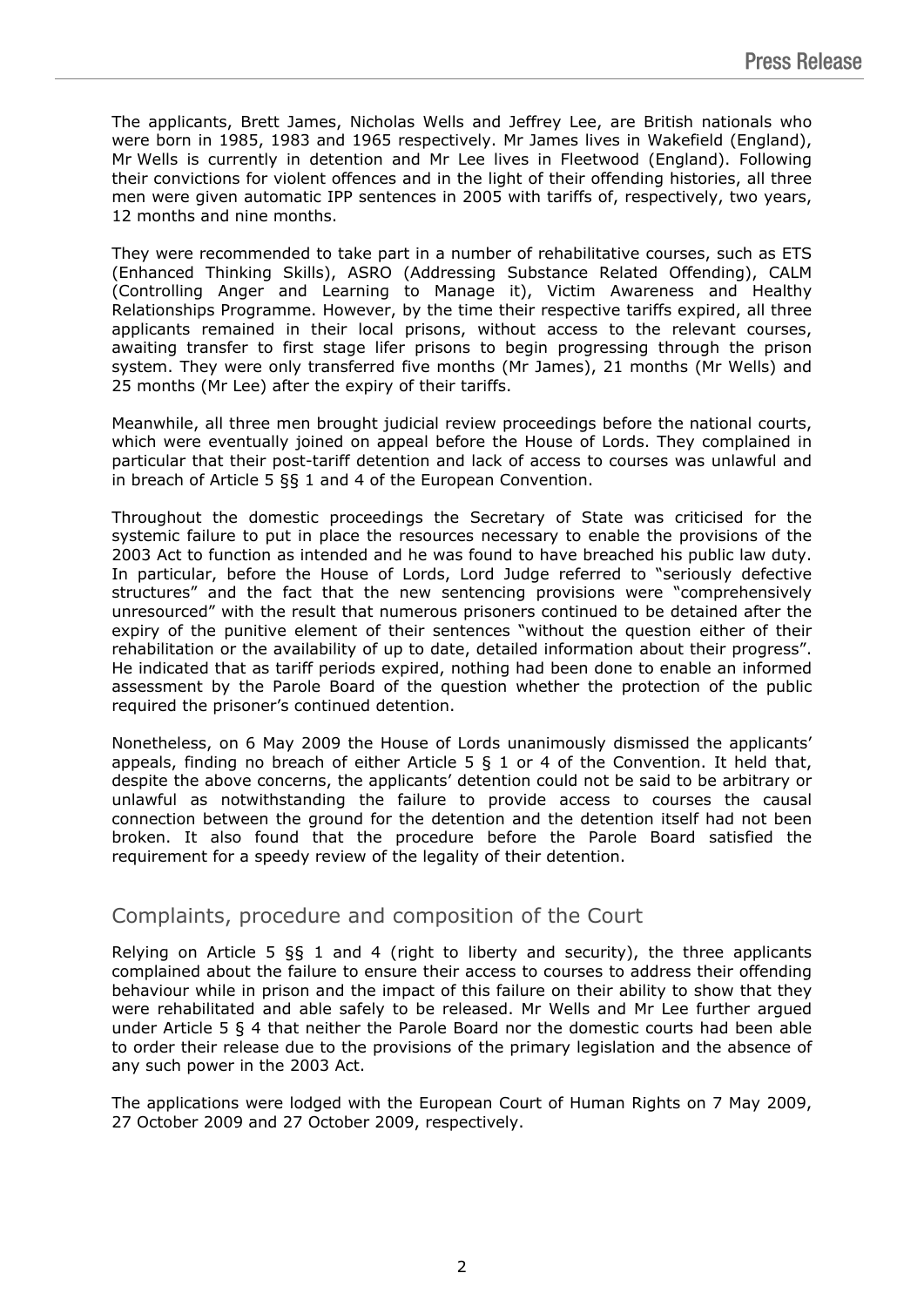Judgment was given by a Chamber of seven judges, composed as follows:

Lech **Garlicki** (Poland), *President*, David Thór **Björgvinsson** (Iceland), Nicolas **Bratza** (the United Kingdom), George **Nicolaou** (Cyprus), Zdravka **Kalaydjieva** (Bulgaria), Nebojša **Vučinić** (Montenegro), Vincent A. **de Gaetano** (Malta),

and also Fatoş **Aracı**, *Deputy Section Registrar.*

# Decision of the Court

#### Article 5 § 1 (whether detention was lawful)

The Court noted that in these cases, once risk of re-offending had been established by way of the statutory presumption, the sentencing judge had no power to impose any sentence but an indeterminate sentence of imprisonment. It was therefore important to ensure a genuine correlation between the aim of the detention and the detention itself. The Court reviewed statements made by Baroness Scotland of Asthal, then Minister of State at the Home Office, during the Parliamentary debate on the draft legislation, and the Government's policy as regards the management and treatment of prisoners serving indeterminate sentences. It also considered the findings of the judges in the domestic proceedings in the High Court, the Court of Appeal and the House of Lords. It concluded that in cases concerning indeterminate sentences of imprisonment for the protection of the public, a real opportunity for rehabilitation was a necessary element of any part of the detention which was to be justified solely by reference to public protection.

Turning to assess the operation of the IPP scheme in practice, the Court referred to the harsh criticism in the domestic courts. In the Court of Appeal it was found that there had been a systemic failure on the part of the Secretary of State to put in place the resources necessary to implement the scheme of rehabilitation necessary to enable the provisions of the 2003 Act to function as intended. In the House of Lords the Secretary of State was found to have failed "deplorably" in the public law duty that he had to be taken to have accepted when he had persuaded Parliament to introduce IPP sentences. References were also made to the "seriously defective structures" and to the "comprehensively unresourced" sentencing provisions. The Court noted that the specific impact of these general deficiencies on the progress of the applicants through the prison system in the present cases could be clearly seen.

The Court found that indeterminate detention for the public protection could be justified under Article 5 § 1, but that it could not be allowed to open the door to arbitrary detention. Where a prisoner was in detention solely on the grounds of the risk that he was perceived to pose, regard had to be had to the need to encourage his rehabilitation. In the applicants' cases, this meant that they had to be given reasonable opportunities to undertake courses aimed at addressing their offending behaviour and the risks they posed. Experience had shown that courses were necessary for dangerous prisoners to cease to be dangerous. While Article 5  $\S$  1 did not impose any absolute requirement for prisoners to have immediate access to all courses they might require, any restrictions or delays due to resource considerations had to remain reasonable.

It was therefore significant that the Secretary of State had failed to anticipate the demands which would be placed on the prison system by the introduction of IPP sentencing, despite the relevant legislation having been premised on the understanding that rehabilitative treatment would be made available to IPP prisoners. Indeed, this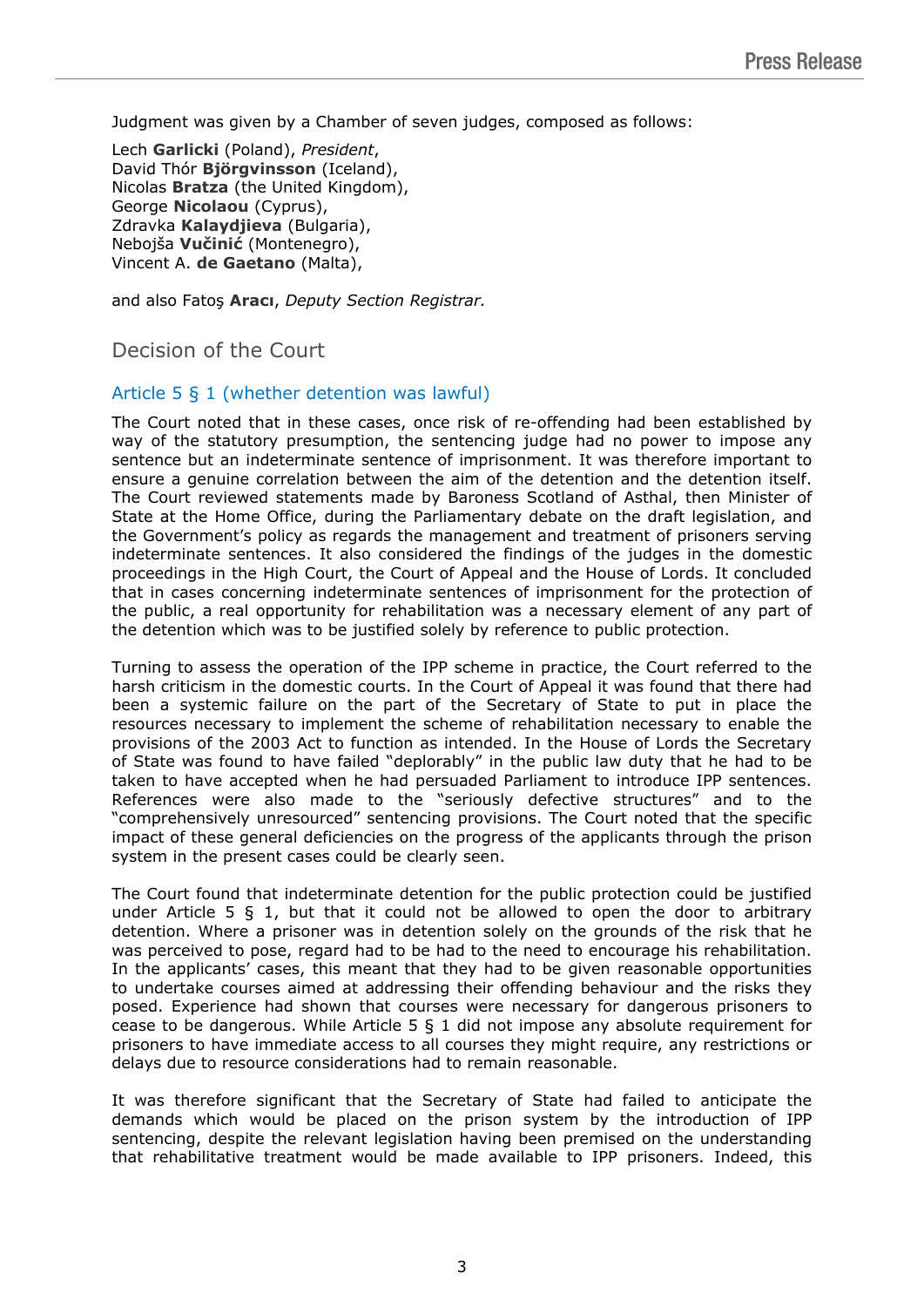failure had been the subject of universal criticism in the domestic courts and resulted in a finding that the Secretary of State had breached his public law duty.

Substantial periods of time had passed as concerned each of the applicants before they had even begun to make any progress in their sentences, and this despite the clear guidance in relevant policy documents. It was clear that the delays had been the result of a lack of resources. The inadequate resources had apparently been the consequence of the introduction of the measures for indeterminate detention without the necessary planning and without realistic consideration of their impact. Further, the length of the delays in the applicants' cases had been considerable: for around two and a half years, they had simply been left in local prisons where there had been few, if any, offending behaviour programmes. The stark consequence of the failure to make available the necessary resources was that the applicants had no realistic chance of making objective progress towards a real reduction or elimination of the risk they posed by the time their tariff periods expired. Moreover, once the applicants' tariffs had expired, their detention had been justified solely on the grounds of the risk they had posed to the public and the need for access to rehabilitative treatment at that stage became all the more pressing.

In those circumstances, the Court considered that following the expiry of the applicants' tariff periods and until steps had been taken to progress them through the prison system with a view to their access to appropriate rehabilitative courses, their detention had been arbitrary and therefore unlawful within the meaning of Article  $5 \xi$  1. Although in the cases of Mr James and Mr Wells the Court was satisfied that following their transfer there was no evidence of any unreasonable delay in providing them with access to courses, it noted that Mr Lee had experienced a further five-month delay following the recommendation for prior motivational work. By the time the recommendation was made, Mr Lee was already two years and ten months post-tariff, in the context of a ninemonth tariff. It had accordingly been imperative that his treatment be progressed as a matter of urgency and, in the absence of any explanation from the Government for the delay, the Court concluded that that period of detention had also been arbitrary and therefore unlawful within the meaning of Article 5  $\S$  1. There had therefore been a violation of Article 5 § 1 of the Convention as concerned all three applicants.

### Article 5 § 4 (whether lawfulness of detention was decided speedily by a court)

The Court found that no separate issue arose under Article  $5\,$   $\,$   $\,$  4 regarding the applicants' complaint about lack of access to courses as it had already been examined in the context of their complaint under Article 5  $\S$  1. Furthermore, there had been no violation of Article 5 § 4 as concerned Mr Wells' and Mr Lee's complaint about the possibility of their release, as the Court found that they had failed to establish that the combination of the Parole Board and judicial review proceedings could not have resulted in an order for their release.

### Just satisfaction (Article 41)

The court held that the United Kingdom was to pay Mr James 3,000 euros (EUR), Mr Wells EUR 6,200 and Mr Lee EUR 8,000 in respect of non-pecuniary damage. For costs and expenses, the applicants were awarded EUR 12,000, each.

## Separate opinion

Judge Kalaydjieva expressed a dissenting opinion regarding Article 5 § 4 which is annexed to the judgment.

*The judgment is available only in English.*